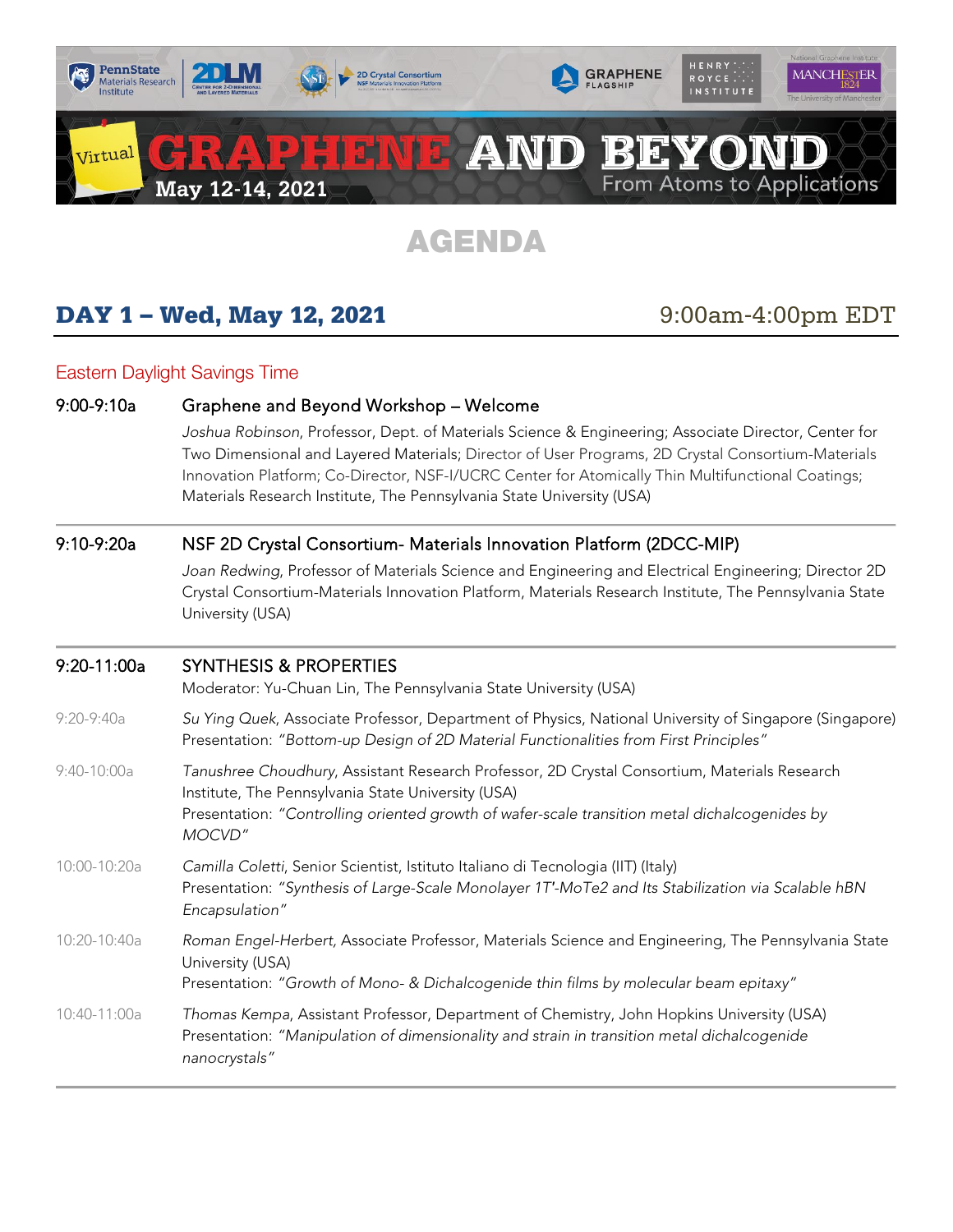## 11:00a-12:00p POSTER SESSION I

Moderators: Tianyi Zhang, Tomotaroh Granzier, Nick Simonson, Cindy Chen Meet the presenters live in Gather.Town

| 12:00-12:45p | <b>BREAK</b>                                                                                                                                                                                                                                                                                                                                                                                                                 |
|--------------|------------------------------------------------------------------------------------------------------------------------------------------------------------------------------------------------------------------------------------------------------------------------------------------------------------------------------------------------------------------------------------------------------------------------------|
| 12:45-1:00p  | 2D Highlights at Penn State<br>Mauricio Terrones, Verne M. Willaman Professor of Physics, Distinguished Professor of Physics,<br>Chemistry and Materials Science & Engineering; Director, Center for Two Dimensional and Layered<br>Materials; Director, NSF-I/UCRC Center for Atomically Thin Multifunctional Coatings; Co-Director,<br>CRAFT Center, Materials Research Institute, The Pennsylvania State University (USA) |
| 1:00-1:20p   | <b>NANOTECHNOLOGY</b><br>Moderator: Joshua Robinson, Professor, Dept. of Materials Science & Engineering, The Pennsylvania<br>State University (USA)                                                                                                                                                                                                                                                                         |
|              | Andrea Ferrari, Professor of Nanotechnology, University of Cambridge (United Kingdom)<br>Presentation: "Advances in Graphene Technology"                                                                                                                                                                                                                                                                                     |
| 1:20-2:00p   | <b>KEYNOTE</b><br>Moderator: Joshua Robinson, Professor, Dept. of Materials Science & Engineering, The Pennsylvania<br>State University (USA)                                                                                                                                                                                                                                                                                |
|              | Dimitri Basov, Higgins Professor and Chair of Physics; Director, Energy Frontiers Research Center,<br>Columbia University (USA)<br>Presentation: "Live from New York: Programmable Quantum Materials"                                                                                                                                                                                                                        |
| 2:00-3:00p   | <b>THEORY</b><br>Moderator: Matt Mancini, The Pennsylvania State University (USA)                                                                                                                                                                                                                                                                                                                                            |
| 2:00-2:20p   | Kristian Sommer Thygesen, Professor, Department of Physics, Technical University of Denmark<br>(Denmark)<br>Presentation: "Understanding light-matter interactions in 2D materials"                                                                                                                                                                                                                                          |
| 2:20-2:40p   | Yuanyue Liu, Assistant Professor, Advanced Materials Science and Engineering, Walker Department of<br>Mechanical Engineering, The University of Texas at Austin (USA)<br>Presentation: "First-Principles Simulations of Electron Transport and Electrocatalysis of 2D Materials"                                                                                                                                             |
| $2:40-3:00p$ | Angelika Knothe, Research Associate, Condensed Matter Physics Group, Department of Physics &<br>Astronomy, The University of Manchester (United Kingdom)<br>Presentation: "Transport in electrostatically induced bilayer graphene quantum dots"                                                                                                                                                                             |
| $2:50-3:00p$ | <b>BREAK</b>                                                                                                                                                                                                                                                                                                                                                                                                                 |
| $3:00-4:00p$ | <b>MAGNETISM &amp; SUPERCONDUCTIVITY</b><br>Moderator: Yuanxi Wang, The Pennsylvania State University (USA)                                                                                                                                                                                                                                                                                                                  |
| $3:00-3:20p$ | Alberto Morpurgo, Professor, Department of Condensed Matter Physics, University of Geneva<br>(Switzerland)<br>Presentation: "2D Magnetic Materials"                                                                                                                                                                                                                                                                          |
| $3:20-3:40p$ | Folkert de Vries, Postdoctoral Scholar, Department of Physics, ETH Zurich (Switzerland)<br>Presentation: "Gate-defined Josephson junctions in magic-angle twisted bilayer graphene"                                                                                                                                                                                                                                          |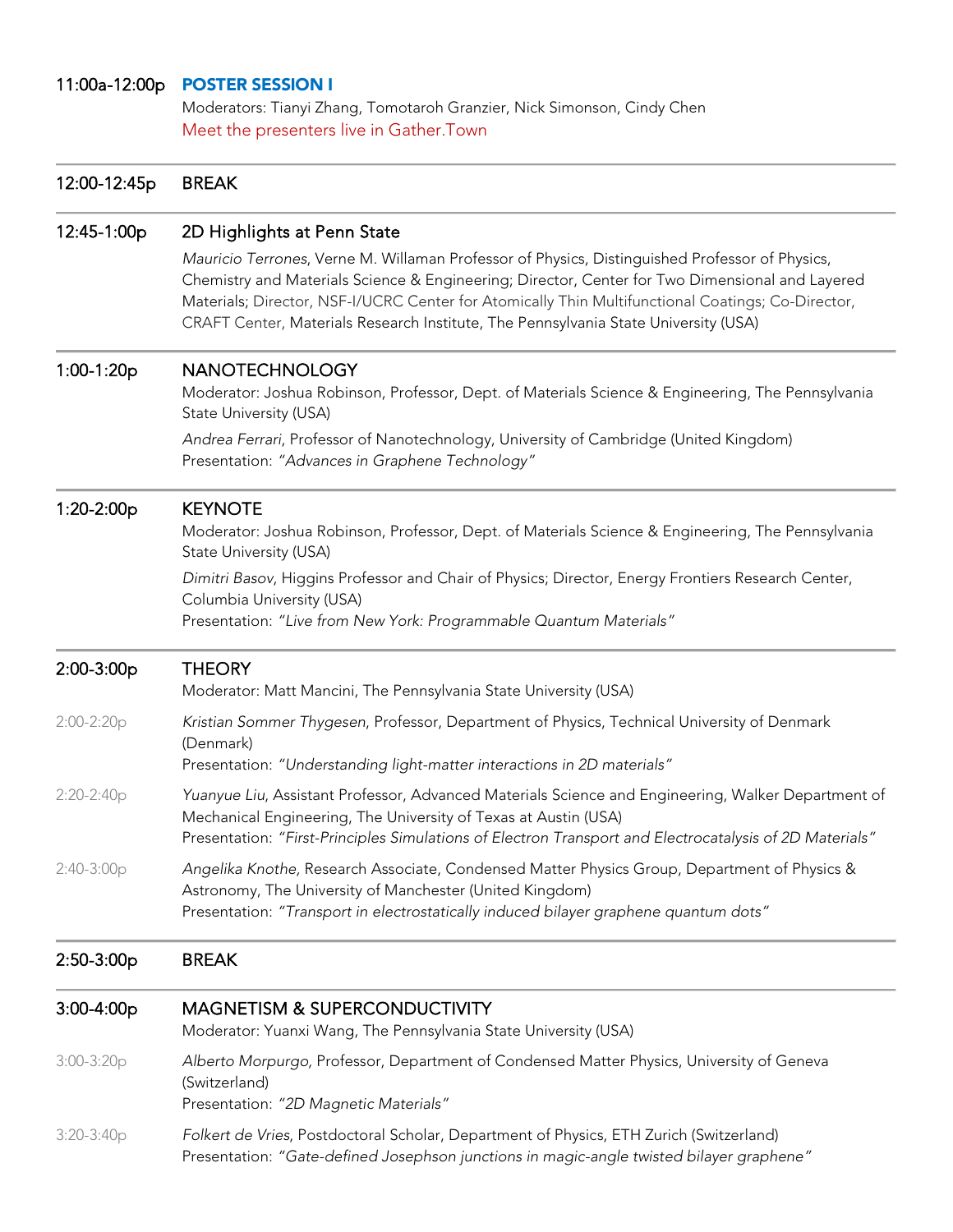3:40-4:00p *Zhong Lin*, Postdoctoral Scholar, University of Washington (USA) Presentation: *"Magnetic, Electronic, and Structural Coupling effects in the 2D Ising Ferromagnetic Insulator VI3"*

4:00p Day 1 Closing Remarks

## **DAY 2 – Thu, May 13, 2021** 9:00am-4:00pm EDT

## Eastern Daylight Savings Time

| $9:00-9:40a$  | <b>KEYNOTE</b><br>Moderator: Joshua Robinson, Professor, Dept. of Materials Science & Engineering, The Pennsylvania<br>State University (USA)<br>Goki Eda, Associate Professor, Dean's Chair Professor, Department of Chemistry, National University of<br>Singapore (Singapore)<br>Presentation: "Engineering 2D materials: from photonics to magnetism" |  |
|---------------|-----------------------------------------------------------------------------------------------------------------------------------------------------------------------------------------------------------------------------------------------------------------------------------------------------------------------------------------------------------|--|
| 9:40-11:40a   | <b>PROPERTIES</b><br>Moderator: Furkan Turker, The Pennsylvania State University (USA)                                                                                                                                                                                                                                                                    |  |
| $9:40-10:00a$ | Mark Edmonds, Lecturer, School of Physics and Astronomy, Monash University (Melbourne)<br>Presentation: "Crossover from 2D ferromagnetic insulator to wide bandgap quantum anomalous Hall<br>insulator in ultra-thin MnBi2Te4"                                                                                                                            |  |
| 10:00-10:20a  | Bruno Schuler, Research Scientist, Empa Materials Science and Technology (Switzerland)<br>Presentation: "The Carbon Radical Ion (CRI) in Monolayer WS2"                                                                                                                                                                                                   |  |
| 10:20-10:40a  | Ursula Wurstbauer, Chair of Prof. Dr. Alexander Holleitner, Walter Schottky Institute, Technical<br>University of Munich (Germany)<br>Presentation: "Degenerate many-body states and multi-valley physics of excitons in vdW hetero-<br>bilayers"                                                                                                         |  |
| 10:40-11:00a  | Ajit Srivastava, Associate Professor, Department of Physics, Emory University (USA)<br>Presentation: "Interacting Excitons in van der Waals Heterostructures of TMDs"                                                                                                                                                                                     |  |
| 11:00-11:20a  | Kenneth L. Knappenberger, Professor of Chemistry, The Pennsylvania State University (USA)<br>Presentation: "Atomic-level Structure Determines the Nonlinear Optical Properties of 2D Polar-Metal<br>Heterostructures"                                                                                                                                     |  |
| 11:20-11:40a  | Nicholas Glavin, Functional Materials Division, Air Force Research Laboratory (USA)<br>Presentation: "Bridging scale and precision in 2D TMD sensors"                                                                                                                                                                                                     |  |

## 11:40a-12:45p BREAK

### 12:45-2:45p DEVICES & PROPERTIES

Moderator: Yu-Chuan Lin, The Pennsylvania State University (USA)

12:45-1:05p *Frank Koppens*, Group Leader, ICREA Professor, ICFO- The Institute of Photonic Sciences (Spain) Presentation: *"Nanocavities and photodetection with indirectly-patterned hyperbolic media"*

1:05-1:25p *Bruno Paulillo*, Postdoctoral Researcher, PROBIST Fellow, ICFO- The Institute of Photonic Sciences (Spain)

Presentation: *"Plasmonic mid-IR sensing using graphene and related materials"*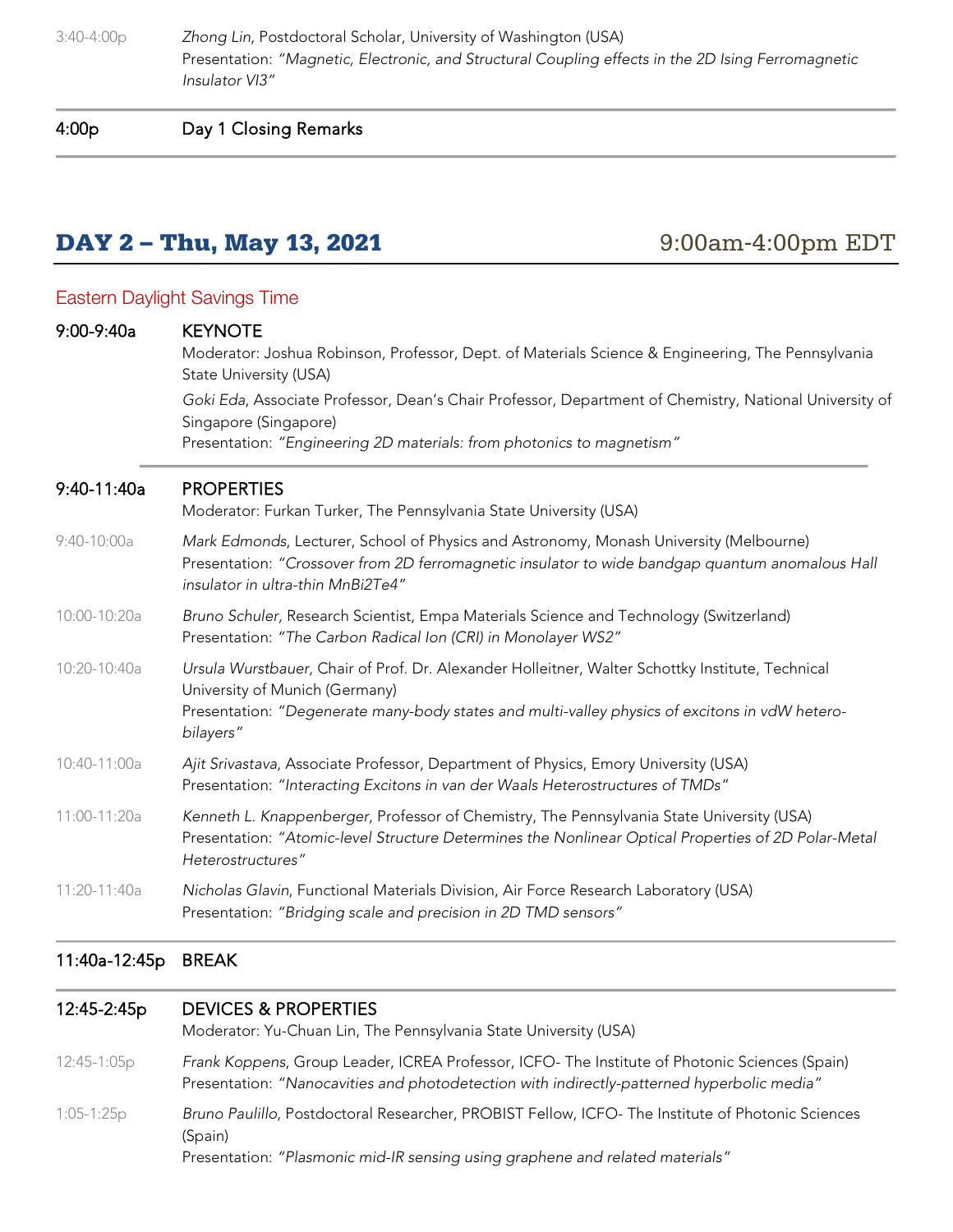| 4:00p          | Day 2 Closing Remarks                                                                                                                                                                                                             |
|----------------|-----------------------------------------------------------------------------------------------------------------------------------------------------------------------------------------------------------------------------------|
| $3:00-4:00p$   | <b>POSTER SESSION II</b><br>Moderators: Tianyi Zhang, Tomotaroh Granzier, Nick Simonson, Cindy Chen<br>Meet the presenters live in Gather. Town                                                                                   |
| 2:45-3:00p     | <b>Break</b>                                                                                                                                                                                                                      |
| 2:25-2:45p     | Saptarshi Das, Assistant Professor, Engineering, Science & Mechanics, The Pennsylvania State<br>University (USA)<br>Presentation: "2D Material-based Smart Sensors and Computing Devices for Hardware Artificial<br>Intelligence" |
| $2:05 - 2:25p$ | Rehan Kapadia, Assistant Professor, Electrical and Computer Engineering, University of Southern<br>California (USA)<br>Presentation: "Efficient Graphene Hot Electron Devices: Electrochemistry and Electron Emission"            |
| $1:45-2:05p$   | Xiaogan Liang, Associate Professor, Mechanical Engineering, University of Michigan (USA)<br>Presentation: "Analogue Ionically-Coupled Multi-Terminal Memristors Based on Plasma-Treated MoS2<br>Layers"                           |
| $1:25-1:45p$   | Stephen Wu, Assistant Professor, Department of Electrical and Computer Engineering, Department of<br>Physics and Astronomy, University of Rochester (USA)<br>Presentation: "Strain engineering 2D van der Waals based devices"    |

# DAY 3 – Fri, May 14, 2021 9:00am-2:05pm EDT

## Eastern Daylight Savings Time

| 9:00-11:00a    | <b>PROPERTIES</b><br>Moderator: Yu Lei, The Pennsylvania State University (USA)                                                                                                                                                                            |
|----------------|------------------------------------------------------------------------------------------------------------------------------------------------------------------------------------------------------------------------------------------------------------|
| $9:00 - 9:20a$ | Giulio Cerullo, Professor, Politecnico di Milano (Italy)<br>Presentation: "Ultrafast charge transfer in heterostructures of two-dimensional materials"                                                                                                     |
| $9:20-9:40a$   | Roman Gorbachev, Senior Research Fellow, Manchester University (United Kingdom)<br>Presentation: "Atomic reconstruction in twisted TMD interfaces and their electronic properties"                                                                         |
| $9:40-10:00a$  | Jonathan Coleman, Professor of Chemical Physics, CRANN Institute and AMBER, Trinity College Dublin<br>(Ireland)<br>Presentation: "Electrical and electrochemical applications of liquid exfoliated nanosheets"                                             |
| 10:00-10:20a   | Bernd Beschoten, Chair for Experimental Physics (Solid State Physics) and II. Physics Institute, RWTH<br>Aachen University (Germany)<br>Presentation: "Toward ballistic spin transport in bilayer graphene"                                                |
| 10:20-10:40a   | Saroj Prasad Dash, Associate Professor at the Department of Microtechnology and Nanoscience,<br>Quantum Device Physics Laboratory, Chalmers University of Technology (Sweden)<br>Presentation: "2D heterostructure with topological materials and magnets" |
| 10:40-11:00a   | Inna Vishik, Assistant Professor, University of California, Davis (USA)<br>Presentation: "Shear displacement driven by surface electron doping in WTe2"                                                                                                    |